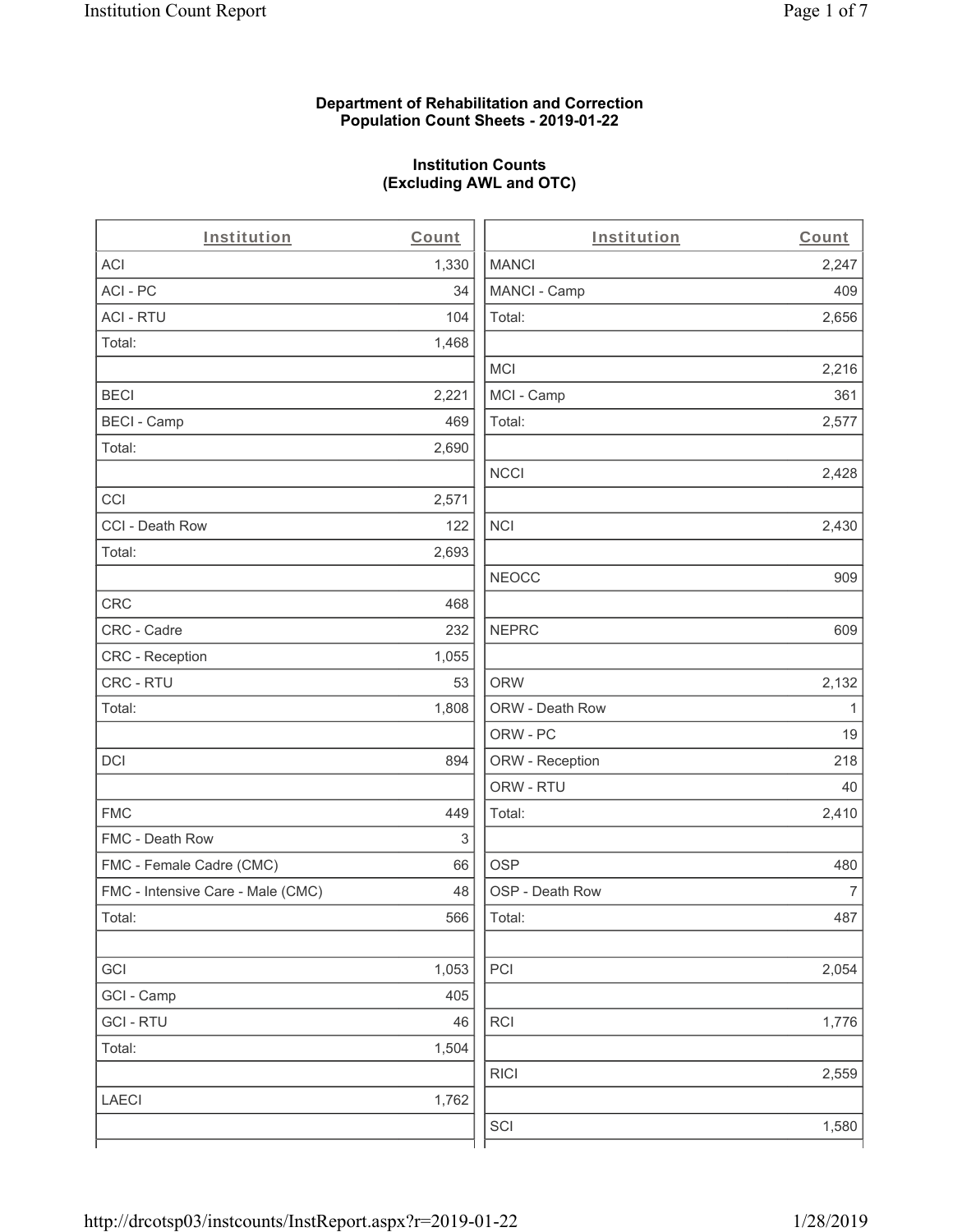|                          |       |                  | <b>Total Population:</b> | 48,954 |
|--------------------------|-------|------------------|--------------------------|--------|
|                          |       |                  |                          |        |
|                          |       | Total:           |                          | 1,358  |
|                          |       | WCI - RTU        |                          | 31     |
| Total:                   | 2,269 | <b>WCI</b>       |                          | 1,327  |
| MACI - Minimum           | 1,240 |                  |                          |        |
| <b>MACI</b>              | 1,029 | Total:           |                          | 778    |
|                          |       | <b>TOCI - PC</b> |                          | 79     |
| Total:                   | 1,361 | <b>TOCI</b>      |                          | 699    |
| <b>LORCI - Reception</b> | 950   |                  |                          |        |
| LORCI - Cadre            | 133   | Total:           |                          | 1,382  |
| <b>LORCI</b>             | 278   | TCI - Camp       |                          | 435    |
|                          |       | <b>TCI</b>       |                          | 947    |
| LOCI                     | 2,257 |                  |                          |        |
|                          |       | Total:           |                          | 1,308  |
| Total:                   | 2,381 | SOCF - RTU       |                          | 67     |
| LECI - Camp              | 161   | <b>SOCF</b>      |                          | 1,241  |
| <b>LECI</b>              | 2,220 |                  |                          |        |

\* The Total Population includes 30 Offenders with Reason Codes 30 & 31. \*\* The Total Population includes 37 Offenders with Reason Code 0A.

## **Male Population by Security Level (Include AWL and Exclude OTC)**

| Security Level         |                   | <b>Body</b> | <b>AWL</b> | $(-\text{OTC})$ | Total  |
|------------------------|-------------------|-------------|------------|-----------------|--------|
| <b>Total Level E</b>   |                   | 1,069       | 15         | 15              | 1,069  |
| Total Level 4          |                   | 1,725       | 16         | 12              | 1,729  |
| Total Level 3          |                   | 11,783      | 153        | 130             | 11,806 |
| Total Level 2          |                   | 16,229      | 205        | 157             | 16,277 |
| Total Level 1          |                   | 13,942      | 150        | 84              | 14,008 |
| <b>Total Death Row</b> |                   | 134         | 3          |                 | 136    |
|                        | <b>Total Male</b> | 44,882      | 542        | 399             | 45,025 |

## **Female Population by Institution (Include AWL and Exclude OTC)**

| Institution              | Body  | AWL |    | Tota  |
|--------------------------|-------|-----|----|-------|
| <b>DCI</b>               | 894   |     |    | 897   |
| <b>FMC</b>               | 16    |     |    |       |
| FMC - Female Cadre (CMC) | 66    |     |    | 66    |
| NEPRC                    | 609   | 16  | 3  | 622   |
| <b>ORW</b>               | 2,131 | 36  | 23 | 2,144 |
|                          |       |     |    |       |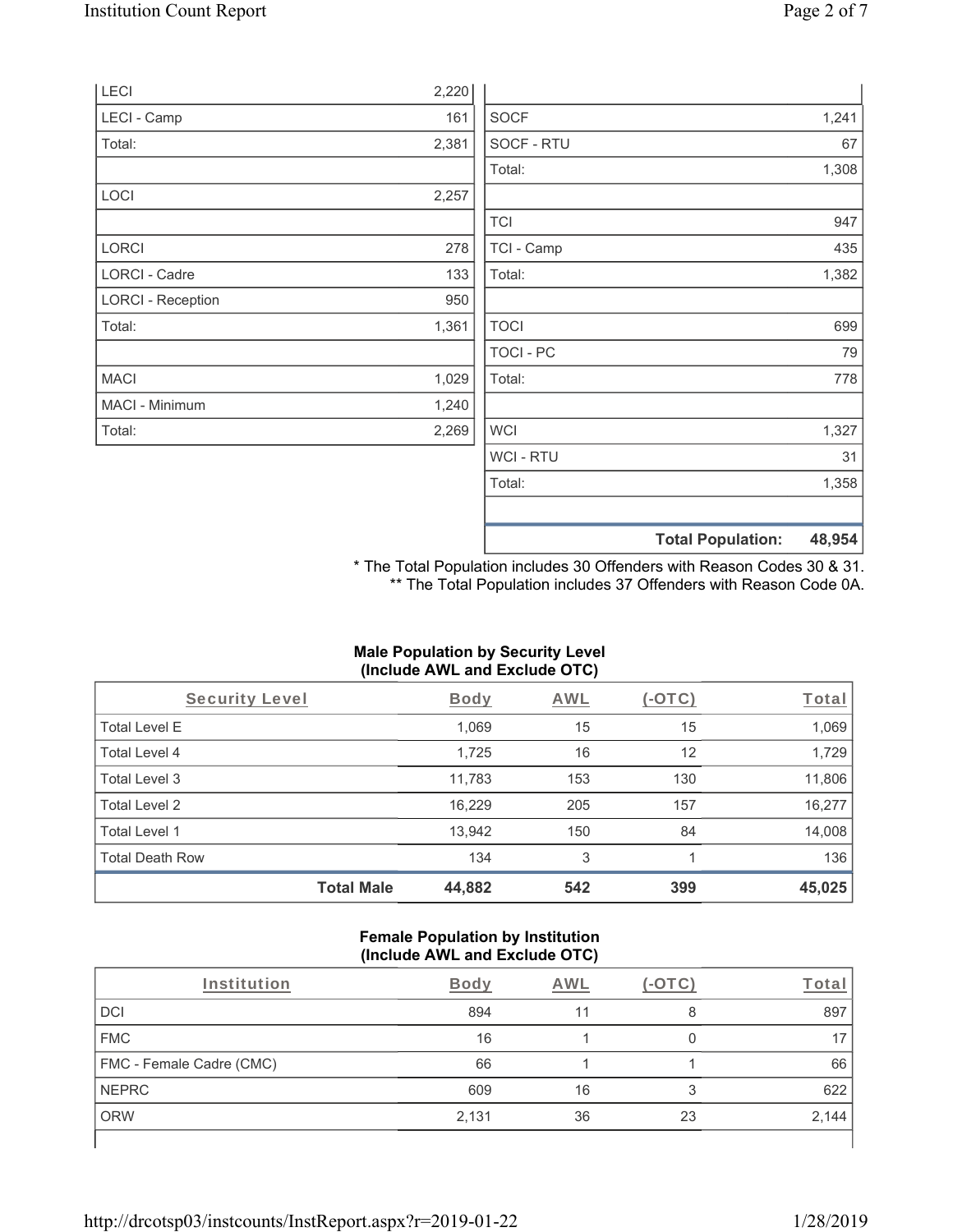| ORW - Death Row |                          |        | 0   |     |        |
|-----------------|--------------------------|--------|-----|-----|--------|
| ORW - PC        |                          | 19     | 0   |     | 19     |
| ORW - Reception |                          | 218    | 9   |     | 220    |
| ORW - RTU       |                          | 40     | 0   |     | 40     |
|                 | <b>Total Female</b>      | 3,994  | 74  | 42  | 4,026  |
|                 |                          |        |     |     |        |
|                 | <b>Total Population:</b> | 48,876 | 616 | 441 | 49,051 |

#### **Male Population by Institution: Security Level 5 and E (Include AWL and Exclude OTC)**

| Institution     |                      | <b>Body</b>      | <b>AWL</b>          | $($ -OTC $)$        | Total            |
|-----------------|----------------------|------------------|---------------------|---------------------|------------------|
| ACI             |                      | $\,$ 3 $\,$      | $\mathsf{O}\xspace$ | $\mathsf 0$         | $\sqrt{3}$       |
| CRC             |                      | $\overline{7}$   | $\sqrt{2}$          | $\overline{2}$      | $\overline{7}$   |
| CRC - Reception |                      | $\overline{2}$   | $\mathsf 0$         | $\mathsf 0$         | $\sqrt{2}$       |
| CRC - RTU       |                      | $\overline{7}$   | $\mathsf{O}\xspace$ | $\mathsf{O}\xspace$ | $\boldsymbol{7}$ |
| GCI             |                      | $\sqrt{2}$       | $\mathsf{O}\xspace$ | $\mathsf 0$         | $\sqrt{2}$       |
| LAECI           |                      | $\mathfrak{S}$   | $\mathsf{O}\xspace$ | $\mathsf 0$         | $\mathsf 3$      |
| LECI            |                      | 21               | $\mathbf 0$         | $\mathsf{O}\xspace$ | 21               |
| LOCI            |                      | $\overline{2}$   | $\mathsf{O}\xspace$ | $\mathsf 0$         | $\overline{2}$   |
| LORCI           |                      | 8                | $\mathbf 1$         | $\mathbf{1}$        | $\,8\,$          |
| <b>MACI</b>     |                      | 32               | $\mathsf{O}\xspace$ | $\mathbf 0$         | 32               |
| <b>MANCI</b>    |                      | 14               | $\mathbf{1}$        | $\mathbf{1}$        | 14               |
| <b>MCI</b>      |                      | $\overline{2}$   | $\mathsf{O}\xspace$ | $\mathbf 0$         | $\sqrt{2}$       |
| <b>NEOCC</b>    |                      | 13               | $\mathsf{O}\xspace$ | $\mathsf 0$         | 13               |
| <b>OSP</b>      |                      | 413              | $\sqrt{2}$          | $\overline{2}$      | 413              |
| <b>RCI</b>      |                      | 11               | $\mathsf{O}\xspace$ | $\mathsf 0$         | 11               |
| <b>RICI</b>     |                      | 1                | $\mathbf 0$         | $\mathsf{O}\xspace$ | $\mathbf{1}$     |
| SOCF            |                      | 425              | $\,8\,$             | 8                   | 425              |
| <b>TCI</b>      |                      | $\overline{4}$   | $\mathsf{O}$        | $\mathsf 0$         | $\overline{4}$   |
| <b>TOCI</b>     |                      | 85               | $\mathsf{O}\xspace$ | $\mathsf 0$         | 85               |
| <b>WCI</b>      |                      | $\sqrt{5}$       | $\mathbf{1}$        | $\mathbf{1}$        | $\sqrt{5}$       |
| WCI - RTU       |                      | $\boldsymbol{9}$ | $\mathbf 0$         | $\mathsf{O}\xspace$ | $9\,$            |
|                 | <b>Total Level 5</b> | 1,069            | 15                  | 15                  | 1,069            |

## **Male Population by Institution: Security Level 4 (Include AWL and Exclude OTC)**

| Institution | Body | <u>AWL</u> | $\hspace{0.1mm}-\hspace{0.1mm}$ | <u>. otal</u> |
|-------------|------|------------|---------------------------------|---------------|
| ACI         |      |            |                                 |               |
| CRC         | 18   |            |                                 | 18            |
|             |      |            |                                 |               |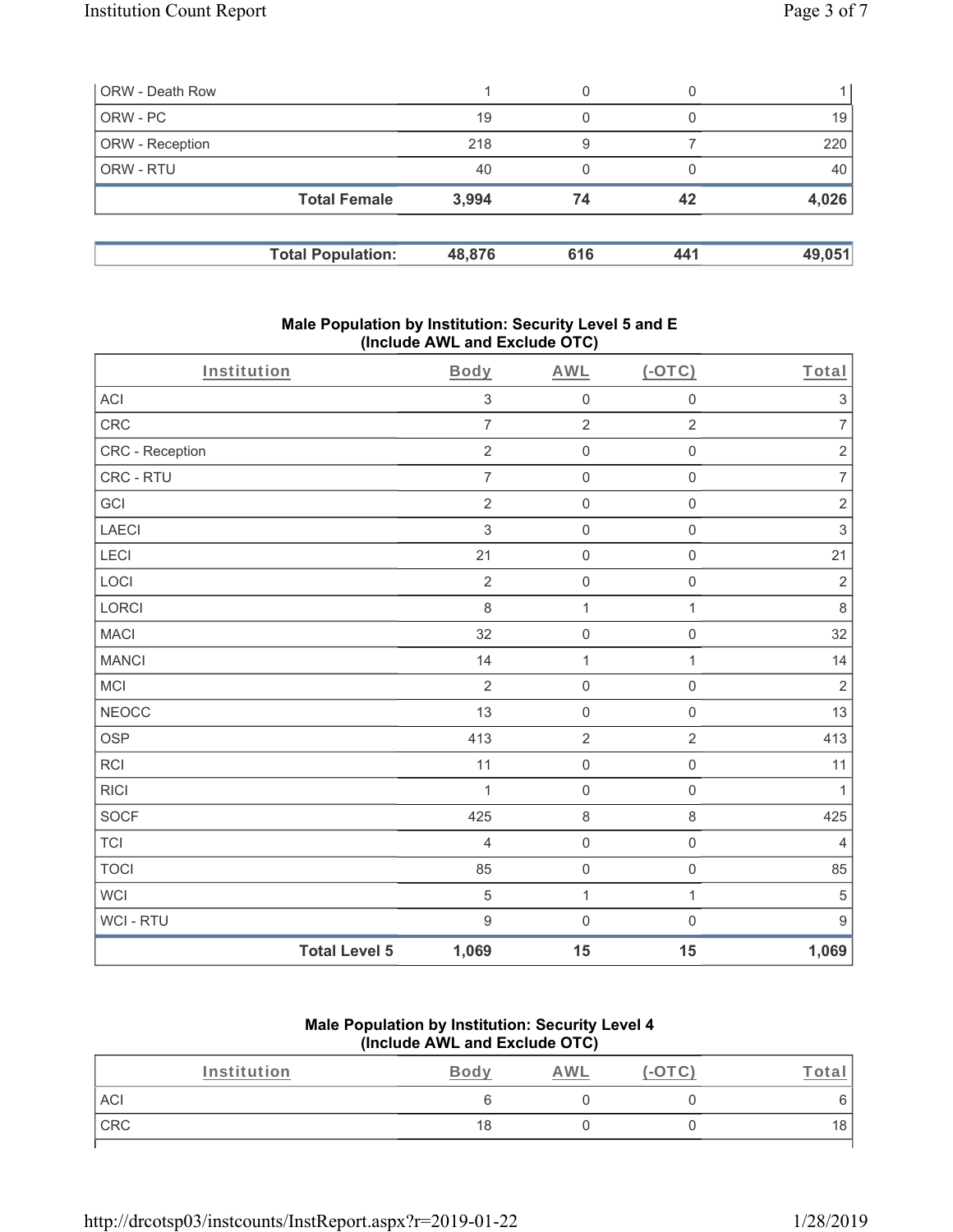| CRC - Reception                   | 11                            | 1                                     | 1                   | 11               |
|-----------------------------------|-------------------------------|---------------------------------------|---------------------|------------------|
| CRC - RTU                         |                               | 8<br>$\mathbf 0$                      | $\mathbf 0$         | $\,8\,$          |
| <b>FMC</b>                        |                               | $\mathfrak{S}$<br>$\mathsf{O}\xspace$ | $\mathsf{O}\xspace$ | $\,3$            |
| FMC - Intensive Care - Male (CMC) |                               | $\mathbf{1}$<br>0                     | $\mathbf 0$         | $\mathbf{1}$     |
| LECI                              | 13                            | $\mathsf{O}\xspace$                   | $\mathsf{O}\xspace$ | 13               |
| LOCI                              | $\mathbf 0$                   | $\sqrt{5}$                            | 5                   | $\boldsymbol{0}$ |
| LORCI                             |                               | $\sqrt{3}$<br>$\overline{4}$          | 3                   | $\overline{4}$   |
| LORCI - Cadre                     |                               | $\mathbf{1}$<br>$\mathsf{O}\xspace$   | $\mathsf{O}\xspace$ | $\mathbf{1}$     |
| <b>LORCI - Reception</b>          |                               | 3<br>$\mathsf{O}\xspace$              | $\mathsf 0$         | 3                |
| <b>MACI</b>                       | 42                            | $\mathbf 0$                           | $\mathsf{O}\xspace$ | 42               |
| <b>MANCI</b>                      | 16                            | $\mathsf{O}\xspace$                   | 0                   | 16               |
| MCI                               |                               | $\boldsymbol{0}$<br>$\mathbf{1}$      | $\mathsf 0$         | 1                |
| <b>NEOCC</b>                      |                               | 8<br>$\mathsf{O}$                     | $\mathsf{O}\xspace$ | $\,8\,$          |
| <b>OSP</b>                        | 39                            | 1                                     | 0                   | 40               |
| <b>RCI</b>                        |                               | $\overline{2}$<br>$\mathsf{O}\xspace$ | $\mathbf 0$         | 2                |
| <b>SOCF</b>                       | 813                           | 4                                     | $\overline{2}$      | 815              |
| SOCF - RTU                        | 67                            | $\mathsf{O}\xspace$                   | $\mathbf 0$         | 67               |
| <b>TCI</b>                        | $6\phantom{1}$                | $\mathsf{O}\xspace$                   | $\mathbf 0$         | $6\,$            |
| <b>TOCI</b>                       | 603                           | $\sqrt{2}$                            | 1                   | 604              |
| TOCI - PC                         | 20                            | $\mathbf 0$                           | $\mathbf 0$         | 20               |
| <b>WCI</b>                        | 34                            | $\mathbf 0$                           | $\mathsf{O}\xspace$ | 34               |
| WCI - RTU                         | $6\phantom{1}6$               | 0                                     | $\mathbf 0$         | 6                |
|                                   | <b>Total Level 4</b><br>1,725 | 16                                    | 12                  | 1,729            |

## **Male Population by Institution: Security Level 3 (Include AWL and Exclude OTC)**

| Institution                       | <b>Body</b> | <b>AWL</b>   | $(-OTC)$    | Total          |
|-----------------------------------|-------------|--------------|-------------|----------------|
| <b>ACI</b>                        | 15          | 0            | 0           | 15             |
| ACI-PC                            | 5           | $\mathbf 0$  | $\Omega$    | 5              |
| <b>BECI</b>                       | 2           | $\mathbf 0$  | 0           | 2              |
| CRC                               | 221         | 10           | 9           | 222            |
| CRC - Cadre                       | 121         | $\mathbf 0$  | $\Omega$    | 121            |
| CRC - Reception                   | 637         | 12           | 12          | 637            |
| CRC - RTU                         | 37          | 0            | 0           | 37             |
| <b>FMC</b>                        | 11          | 2            | $\Omega$    | 13             |
| FMC - Intensive Care - Male (CMC) | 4           | $\mathbf{0}$ | $\Omega$    | $\overline{4}$ |
| <b>LAECI</b>                      | 3           | 1            | 0           | 4              |
| LECI                              | 2,175       | 19           | 16          | 2,178          |
| <b>LORCI</b>                      | 87          | 34           | 32          | 89             |
| <b>LORCI - Cadre</b>              | 13          | 0            | $\mathbf 0$ | 13             |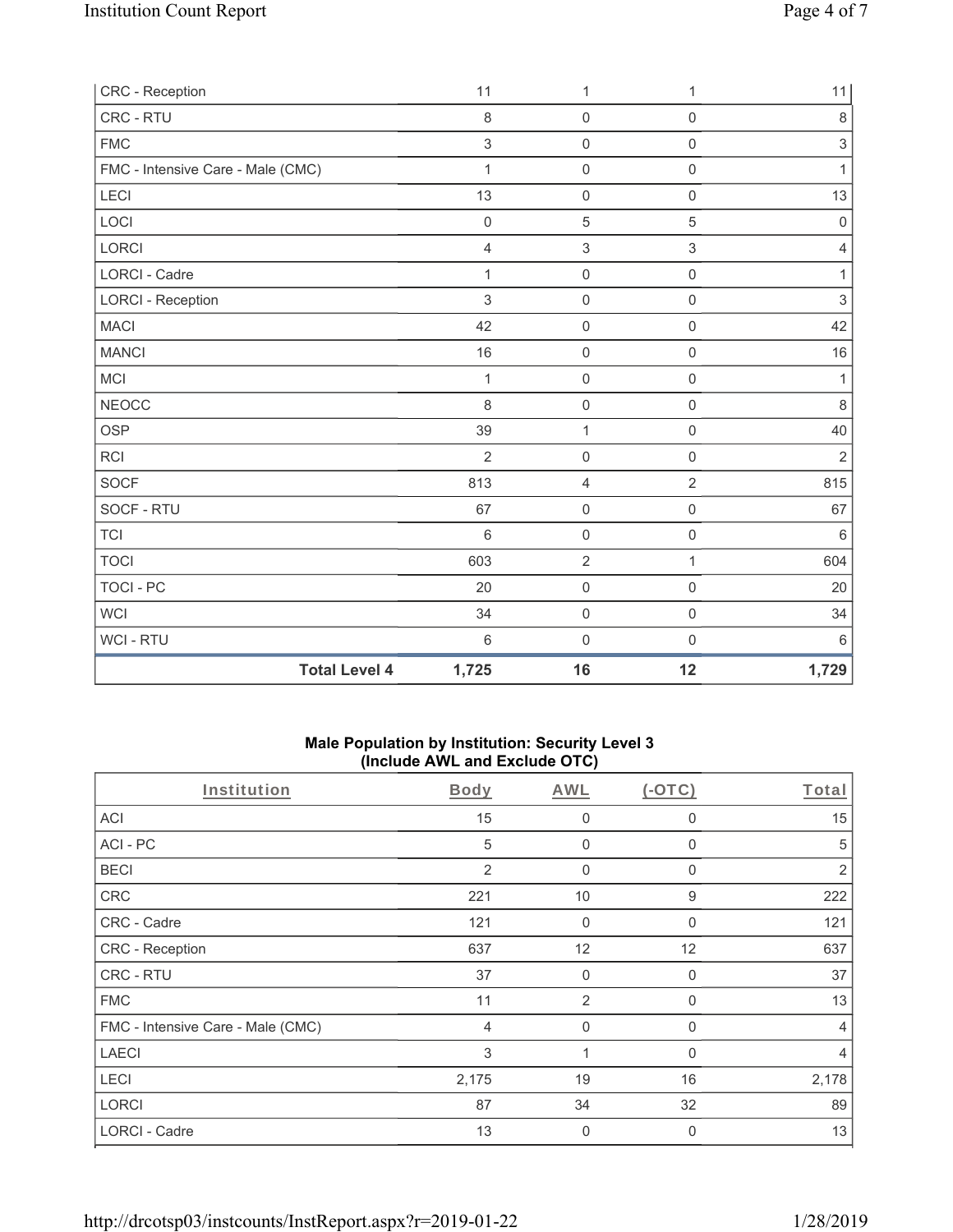| <b>LORCI - Reception</b> |                      | 588              | 1                   | 1                | 588              |
|--------------------------|----------------------|------------------|---------------------|------------------|------------------|
| <b>MACI</b>              |                      | 860              | 6                   | 3                | 863              |
| <b>MANCI</b>             |                      | 2,181            | 23                  | 16               | 2,188            |
| <b>NCCI</b>              |                      | $\boldsymbol{9}$ | $\mathbf 0$         | 0                | $\boldsymbol{9}$ |
| <b>NEOCC</b>             |                      | 878              | 11                  | $\boldsymbol{9}$ | 880              |
| <b>OSP</b>               |                      | $\overline{4}$   | $\mathbf 0$         | $\boldsymbol{0}$ | $\overline{4}$   |
| PCI                      |                      | 34               | 1                   | $\mathbf 0$      | 35               |
| RCI                      |                      | 1,642            | 12                  | 12               | 1,642            |
| <b>RICI</b>              |                      | 1                | $\mathsf{O}\xspace$ | 0                | 1                |
| SCI                      |                      | 1                | 0                   | 0                | 1                |
| SOCF                     |                      | $\overline{2}$   | $\mathsf{O}\xspace$ | $\mathbf 0$      | $\overline{2}$   |
| <b>TCI</b>               |                      | 889              | $\boldsymbol{9}$    | 8                | 890              |
| TCI - Camp               |                      | 1                | $\mathbf 0$         | 0                | 1                |
| <b>TOCI</b>              |                      | $10$             | $\mathbf{1}$        | 1                | $10$             |
| TOCI - PC                |                      | 59               | $\mathbf 0$         | $\mathbf 0$      | 59               |
| WCI                      |                      | 1,279            | 11                  | 11               | 1,279            |
| WCI - RTU                |                      | 14               | $\mathbf 0$         | 0                | 14               |
|                          | <b>Total Level 3</b> | 11,783           | 153                 | 130              | 11,806           |

## **Male Population by Institution: Security Level 2 (Include AWL and Exclude OTC)**

| <b>Institution</b>                | Body  | <b>AWL</b>     | (OTC)               | Total |
|-----------------------------------|-------|----------------|---------------------|-------|
| ACI                               | 736   | $\overline{2}$ | 1                   | 737   |
| ACI-PC                            | 21    | $\mathbf 0$    | $\mathbf 0$         | 21    |
| <b>ACI - RTU</b>                  | 77    | $\mathbf 0$    | $\boldsymbol{0}$    | 77    |
| <b>BECI</b>                       | 1,485 | 10             | 8                   | 1,487 |
| CCI                               | 2,015 | 17             | 12                  | 2,020 |
| CRC                               | 106   | 4              | 4                   | 106   |
| CRC - Cadre                       | 109   | $\mathbf 0$    | $\mathsf{O}\xspace$ | 109   |
| CRC - Reception                   | 280   | 13             | 12                  | 281   |
| CRC - RTU                         | 1     | $\mathbf 0$    | $\boldsymbol{0}$    | 1     |
| <b>FMC</b>                        | 16    | $\overline{2}$ | $\mathsf{O}\xspace$ | 18    |
| FMC - Intensive Care - Male (CMC) | 13    | $\mathbf 0$    | $\boldsymbol{0}$    | 13    |
| GCI                               | 376   | $\sqrt{5}$     | $\sqrt{3}$          | 378   |
| <b>GCI-RTU</b>                    | 39    | $\mathbf 0$    | $\boldsymbol{0}$    | 39    |
| <b>LAECI</b>                      | 1,132 | 21             | 17                  | 1,136 |
| LECI                              | 6     | $\mathbf 0$    | 0                   | 6     |
| LOCI                              | 1,213 | 8              | 6                   | 1,215 |
| <b>LORCI</b>                      | 151   | $30\,$         | 25                  | 156   |
| LORCI - Cadre                     | 115   | 1              | 0                   | 116   |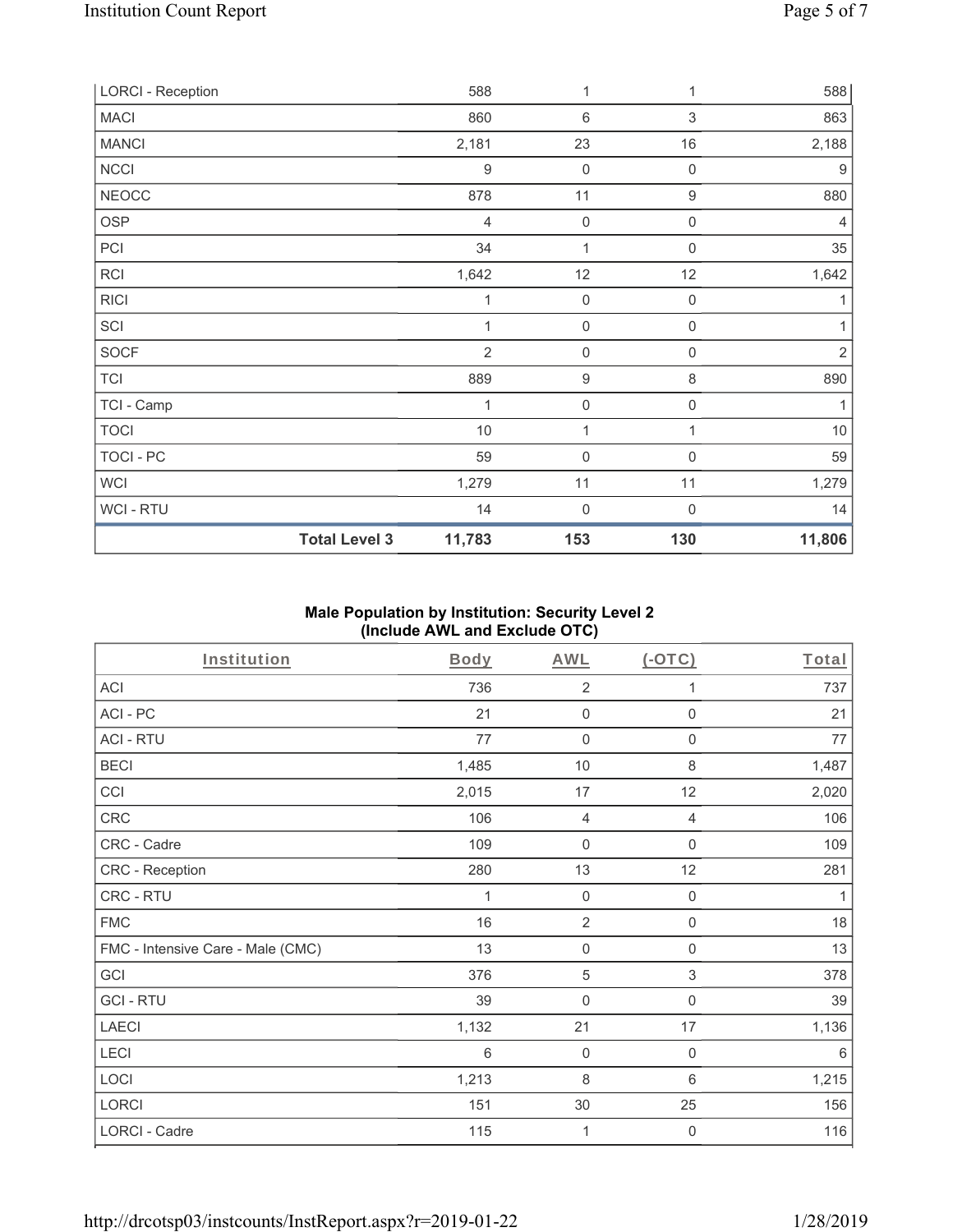| <b>LORCI - Reception</b> |                      | 265              | 1              | 1                | 265                       |
|--------------------------|----------------------|------------------|----------------|------------------|---------------------------|
| <b>MACI</b>              |                      | 95               | $\overline{2}$ | $\overline{2}$   | 95                        |
| <b>MANCI</b>             |                      | $\boldsymbol{9}$ | 1              | 1                | $9\,$                     |
| <b>MCI</b>               |                      | 1,636            | 12             | $\,8\,$          | 1,640                     |
| MCI - Camp               |                      | 1                | $\mathbf 0$    | $\mathbf 0$      |                           |
| NCCI                     |                      | 1,173            | 8              | 6                | 1,175                     |
| <b>NCI</b>               |                      | 1,615            | 24             | 20               | 1,619                     |
| <b>NEOCC</b>             |                      | $10$             | $\mathbf 0$    | $\mathbf 0$      | $10$                      |
| OSP                      |                      | $\overline{2}$   | $\mathbf 0$    | $\mathbf 0$      | 2                         |
| PCI                      |                      | 939              | 12             | $\boldsymbol{9}$ | 942                       |
| RCI                      |                      | 120              | $\mathbf 0$    | $\mathbf 0$      | 120                       |
| <b>RICI</b>              |                      | 1,432            | 27             | 18               | 1,441                     |
| SCI                      |                      | 1,029            | 5              | 4                | 1,030                     |
| <b>SOCF</b>              |                      | 1                | $\mathbf 0$    | $\mathbf 0$      |                           |
| <b>TCI</b>               |                      | $\mathfrak{S}$   | 0              | $\boldsymbol{0}$ | $\ensuremath{\mathsf{3}}$ |
| <b>WCI</b>               |                      | 8                | $\mathbf 0$    | $\Omega$         | 8                         |
|                          | <b>Total Level 2</b> | 16,229           | 205            | 157              | 16,277                    |

## **Male Population by Institution: Security Level 1 (Include AWL and Exclude OTC)**

| Institution                       | <b>Body</b>    | <b>AWL</b>          | (OTC)          | Total          |
|-----------------------------------|----------------|---------------------|----------------|----------------|
| <b>ACI</b>                        | 570            | $\overline{2}$      | 0              | 572            |
| ACI-PC                            | 8              | $\mathbf 0$         | $\mathbf 0$    | 8              |
| <b>ACI - RTU</b>                  | 27             | $\mathbf 0$         | 0              | 27             |
| <b>BECI</b>                       | 732            | 10                  | 8              | 734            |
| <b>BECI - Camp</b>                | 469            | $\boldsymbol{0}$    | 0              | 469            |
| CCI                               | 555            | $\mathbf{1}$        | 0              | 556            |
| CRC                               | 54             | $\overline{2}$      | $\overline{2}$ | 54             |
| CRC - Cadre                       | $\overline{2}$ | $\mathbf 0$         | 0              | $\overline{2}$ |
| CRC - Reception                   | 121            | $\overline{2}$      | $\overline{2}$ | 121            |
| <b>FMC</b>                        | 403            | $\,6\,$             | 1              | 408            |
| FMC - Intensive Care - Male (CMC) | 30             | $\mathsf{O}\xspace$ | 0              | 30             |
| GCI                               | 675            | 17                  | 6              | 686            |
| GCI - Camp                        | 405            | $\overline{2}$      | $\mathsf 0$    | 407            |
| <b>GCI-RTU</b>                    | 7              | $\mathbf 0$         | $\mathbf 0$    | $\overline{7}$ |
| <b>LAECI</b>                      | 624            | $\,8\,$             | 5              | 627            |
| LECI                              | $\overline{4}$ | $\mathsf{O}\xspace$ | $\mathsf 0$    | $\overline{4}$ |
| LECI - Camp                       | 161            | $\mathbf 0$         | $\mathsf 0$    | 161            |
| LOCI                              | 1,042          | 8                   | 4              | 1,046          |
| LORCI                             | 28             | $10$                | 9              | 29             |